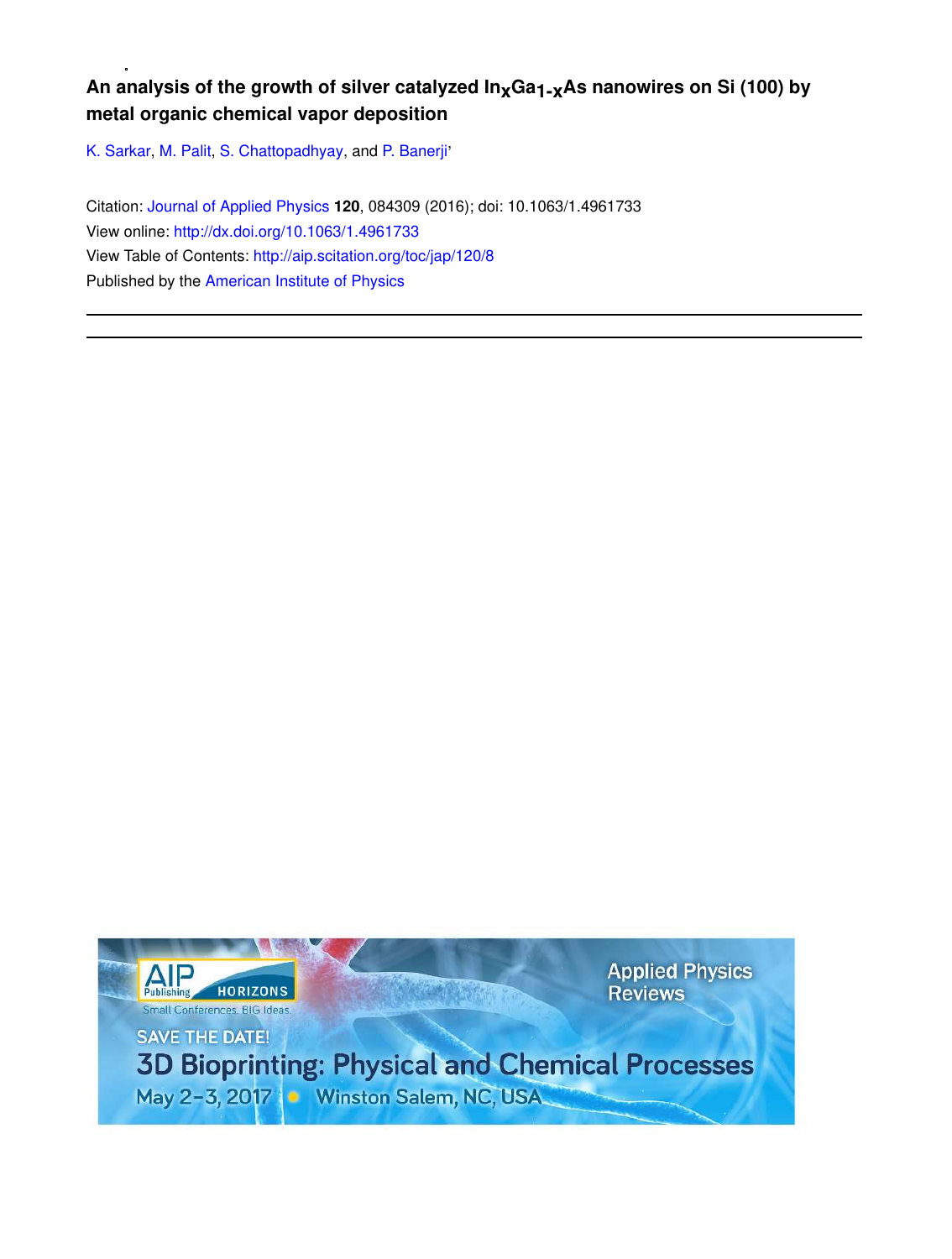

# An analysis of the growth of silver catalyzed  $In_xGa_{1-x}As$  nanowires on Si (100) by metal organic chemical vapor deposition

K. Sarkar,<sup>1</sup> M. Palit,<sup>2</sup> S. Chattopadhyay,<sup>2</sup> and P. Banerji<sup>1,a)</sup>

<sup>1</sup>Materials Science Centre, Indian Institute of Technology, Kharagpur 721302, India  $2^2$ Centre for Research in Nanoscience and Nanotechnology, University of Calcutta, Kolkata 700098, India

(Received 16 June 2016; accepted 16 August 2016; published online 31 August 2016)

A model is proposed here to understand the nucleation of III–V semiconductor nanowires (NW). Whereas the classical nucleation theory is not adequately sufficient in explaining the evolution of the shape of the NWs under different chemical environment such as flow rate or partial pressure of the precursors, the effect of adsorption and desorption mediated growth, and diffusion limited growth are taken into account to explain the morphology and the crystal structure of  $\text{In}_x\text{Ga}_{1-x}\text{As}$  nanowires (NW) on Silicon (100) substrates grown by a metalorganic chemical vapor deposition technique. It is found that the monolayer nucleus that originates at the triple phase line covers the entire nucleussubstrate (NS) region at a specific level of supersaturation and there are cases when the monolayer covers a certain fraction of the NS interface. When the monolayer covers the total NS interface, NWs grow with perfect cylindrical morphology and whenever a fraction of the interface is covered by the nucleus, the NWs become curved as observed from high resolution transmission electron microscopy images. The supersaturation, i.e., the chemical potential is found to be governed by the concentration of precursors into the molten silver which in the present case is taken as a catalyst. Our study provides new insights into the growth of ternary NWs which will be helpful in understanding the behavior of growth of different semiconducting NWs. Published by AIP Publishing. [http://dx.doi.org/10.1063/1.4961733]

### INTRODUCTION

III–V compound semiconductor nanowires (NWs) have been the subject of intensive study over the past two decades due to their magnificent optical, electrical, and sensing properties. Growth of these nanowires has widely been undertaken and investigated by metal organic chemical vapor deposition  $(MOCVD)$ ,<sup>1–5</sup> molecular beam epitaxy  $(MBE)$ ,<sup>6</sup> and chemical beam epitaxy  $(CBE)$ .<sup>7,8</sup> In all such techniques, the growth is performed either by a catalyst-assisted method or a self-catalytic method. In particle-assisted growth of III-V nanowires, a foreign metal nanoparticle is used as the promoter for the controlled 1D growth. $\frac{9-14}{9}$  In a self-catalytic growth mode, the group III metal can be used as the catalyst.<sup>15–17</sup> Further, the growth may occur by the so called vapor-liquid-solid (VLS)<sup>18–20</sup> or vapor-solid-solid (VSS)<sup>21,22</sup> method. In VLS process, the metal catalyst is heated above the eutectic temperature and forms liquid drops of an alloy with the semiconductor substrate material. When chemical vapors are supplied, these molten catalysts collect the vapor and get supersaturated. At a specific level of supersaturation, nucleation occurs and the material is precipitated at the substrate-liquid (SL) interface. The VSS process is different from VLS only in the way that during growth the catalyst remains in a solid state and growth of NWs can occur at temperatures far below the eutectic. In both the processes, the catalyst works as a sink that adsorbs the vapor and confines the growth within its boundary on a substrate surface. The atoms can also reach the catalyst by diffusion along the NW sidewalls. In particle-assisted growth of compound NWs, radial and axial growth rate, morphology, crystallinity and composition is affected by the diffusivity, adatom mobility, and cracking efficiency of each precursor. Control over nanowire morphology and crystallinity is a prerequisite for growing nanowires that satisfy the requirements of electronic devices. Although considerable efforts have been made to study the nucleation (phenomenon) of NWs, a clear understanding on controlling the morphology and structure of NWs grown by MOCVD is still lacking.

 $In_xGa_{1-x}As$  is technologically a very promising material due to its tunable direct bandgap over a wide range, high electron mobility, and tunable Schottky barrier height. It has been utilized in several kinds of applications like integrated photonic devices,  $2^3$  photovoltaics,  $2^4$  tunnel diodes,  $2^5$  $\frac{1}{26,27}$  vertical wrap-gated field effect transistors,<sup>28,29</sup> tunnel field effect transistor, $30$  etc. However, the growth of  $In_xGa_{1-x}As$  nanowires is elusive since two group III metals with different incorporation kinetics, diffusion coefficient, and solubility are involved and a very little insight about nucleation at nano level is available. The theoretical models for NW growth which have been suggested in the literature mostly deals with the growth of Si  $NWs<sup>31</sup>$  and GaAs  $NWs^{32,33}$  by MBE. The growth mechanism of NWs is described more conveniently in case of MBE as no precursor decomposition process is involved. Givargizov<sup>19</sup> proposed the first ever empirical model of VLS growth in 1973 which was later applied for explaining the growth of different semiconductor NWs. Several theoretical models for adsorption-induced VLS growth $15$  and diffusion-induced <sup>a)</sup>Email: pallab@matsc.iitkgp.ernet.in VLS growth<sup>34-37</sup> were then evolved. Dubrovskii et al., in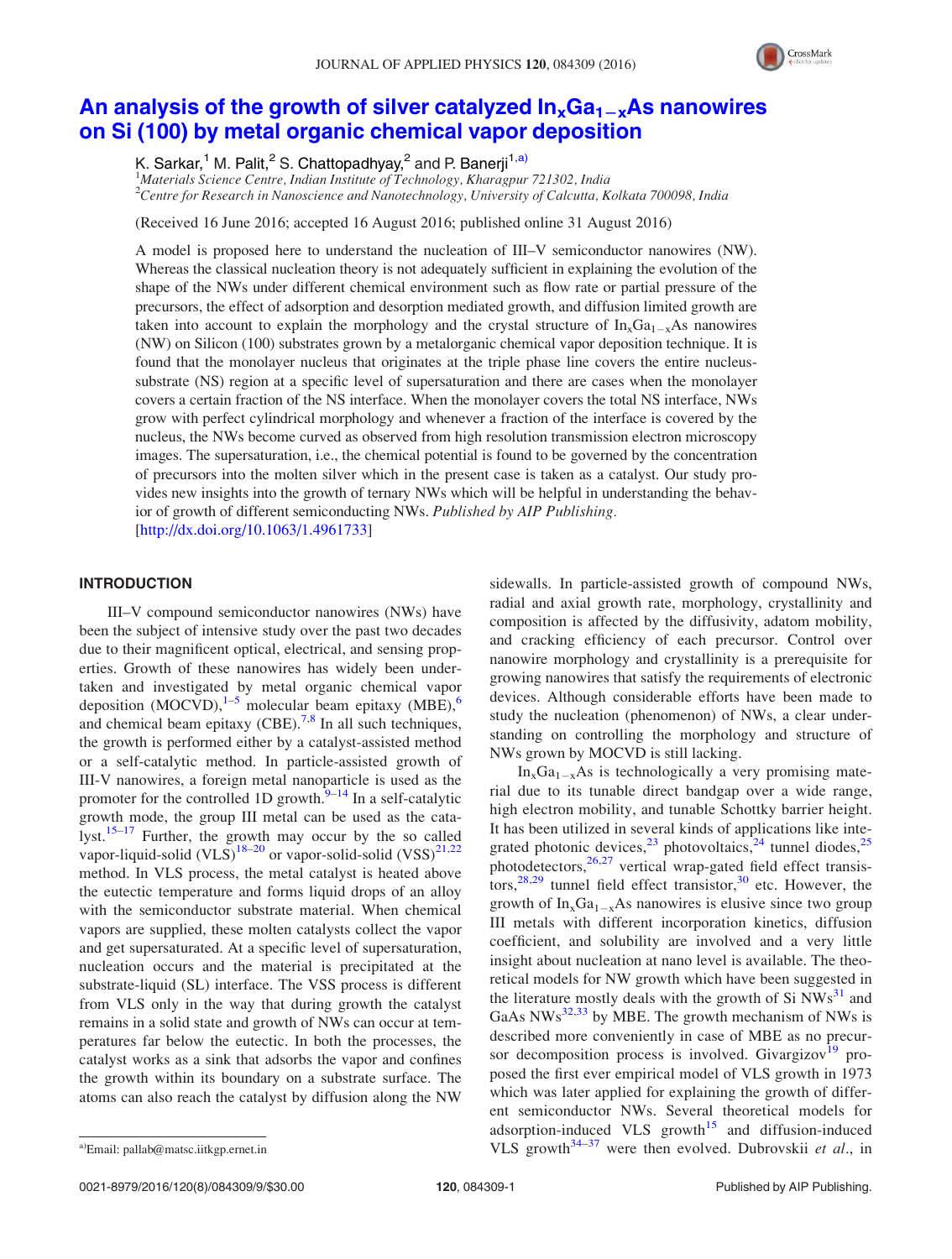their study, unified the conventional adsorption-induced model, the diffusion induced model, and nucleationmediated growth model to explain the VLS mechanism of growth by MBE.<sup>38</sup> In another paper, Dubrovskii *et al.* developed a model to obtain a general expression for NW growth rate as a function of its radius and also described the transformation from cubic to hexagonal phase of NWs.<sup>39</sup> Glas et al. in their report developed a model based on the classical nucleation theory to explain the formation of wurtzite phase during the growth of NWs of semiconductors with zinc blend structure.<sup>40</sup> Dubrovskii and Sibirev also described the growth thermodynamics of free standing NWs in different epitaxial techniques to study the occurrence of polytypism in zinc blend III–V nanowires.<sup>41</sup> Plante and LaPierre in their material conservation model derived the general expressions for the time evolution of axial and radial growth. $42$  All these models are capable enough to explain successfully the experimental growth of NWs, particularly the binary NWs. Few theoretical studies are available in the literature explaining the growth of III–V nanowires grown by the MOCVD technique.<sup>43-45</sup> However, these studies are unable to explain adequately the role of partial pressure in determining the morphology of the nanowires. In a CVD growth, the partial pressure is a function of the flow rate and the vapor pressure of the precursors. The vapor pressure, on the other hand, depends on the temperature of the bubblers which is kept constant. So to control the growth, only the flow rates can be adjusted, which in other words is the adjustment of partial pressure. Therefore, partial pressure of the precursors is a crucial parameter, the understanding of which is essential in determining the morphological evaluation of the nanowires. In this study, thus, a theoretical model is derived to understand the morphology of ternary nanowires directly from the precursor flow.

The proposed model is based on the classical nucleation theory which will be able to explain our experimental findings of growth of  $In_xGa_{1-x}As$  NWs by the MOCVD technique using different TMIn/TMGa flow ratios with silver nanoparticles as catalysts. It will also analyze the effect of precursor flow rate of individual components in the chemical potential of the molten catalyst. Silver nanoparticles have been found to have an edge over  $gold<sup>46</sup>$  nanoparticles in growing III–V NWs as the former leads to nontapered structure and uniform composition along length. $47$  In our previous report,<sup>47</sup> we demonstrated the growth of  $In_xGa_{1-x}As$  NWs on Si (100) using silver nanoparticles as catalysts and suggested a model to explain the occurrence of single-pronged and multi-pronged NWs at two different growth temperatures. The model was based on the classical nucleation theory and could explain the role of temperature in controlling the supersaturation of the system. However, when the flow rate of the precursors is changed, essentially, due to change in chemical environment of the growth, the kinetics is disturbed and in such cases, the classical nucleation theory alone cannot explain the growth of the NWs. Thus here in this report, we have combined the adsorption induced model and the diffusion induced model with the classical nucleation theory to explain the growth of  $In_xGa_{1-x}As$  NWs to account

for the monolayer (ML) nucleation and dependence of its size on supersaturation.

#### EXPERIMENTAL DETAILS

Nanowires of  $In_xGa_{1-x}As$  were grown by an atmospheric pressure MOCVD technique in a horizontal reactor using Ag nanoparticles as seeds. Nanoparticles of Ag were prepared in the form of an aqueous solution through the reduction of silver nitrate with monoethanolamine. The average size of the nanoparticles was 40 nm. The aqueous solution of nanoparticles was drop casted onto Si (100) substrates. Prior to drop casting, Si substrates were cleaned carefully employing RCA method in the following way. An aqueous solution with ammonium hydroxide and hydrogen peroxide was prepared with  $NH<sub>4</sub>OH:H<sub>2</sub>O<sub>2</sub>:H<sub>2</sub>O<sub>1</sub>:1:5$  and was heated to  $70^{\circ}$ C. Silicon substrates were then immersed into the solution for 5 min after which the substrates were rinsed thoroughly in a de-ionized (DI) water. The native oxide layer was then etched in the buffer solution with  $HF:H<sub>2</sub>O::1:6$ . The substrates were further rinsed with a plenty of DI water and dried in nitrogen ambience. After dispersing the nanoparticles on a Si surface, the substrates were transferred to a MOCVD reactor and annealed in arsine (AsH<sub>3</sub>) atmosphere at  $650\,^{\circ}\text{C}$  for 10 min to create an As rich surface. Hydrogen was used as carrier gas during growth with a flow of 4 standard liter per minute. After annealing, both the group III precursors, viz., trimethylindium (TMI) and trimethylgallium (TMG) were switched to flow to the reactor along with AsH<sub>3</sub>. Three sets of samples were prepared with varying TMIn and TMGa flow, and they were labeled as S1, S2, and S3. The precursor flow values are in moles/min, and their partial pressures are given in Table I. The growth was performed for 5 min at  $600^{\circ}$ C for all three sets of samples. After growth, the samples were cooled down under  $\text{AsH}_3$  over pressure to avoid forming of As vacancies. The profile of temperature that was maintained during the growth is schematically shown in Fig. 1.

Scanning Electron Microscopy (SEM) images were obtained for each sample to examine the nature of growth and to observe the position of a catalyst in the NW structure. It was performed using a ZEISS EVO 60 Scanning Electron Microscope. Specimens for Transmission Electron Microscopy (TEM) measurements were prepared in the following manner. The NW sample was put into a glass container with ethanol. The sample in the container was kept in ultrasonic bath for 20 min in order to detach the NWs from their underlying substrate. The specimens were then dispersed onto a holey carbon film. TEM were carried out in a JEOL 3000F TEM operating at 120 kV. Bright-field TEM (BFTEM) along with selected

TABLE I. TMIn and TMGa flow conditions.

| Sample<br>code | Flow in moles/min     |                       | Partial pressure (mbar) |                        |       |
|----------------|-----------------------|-----------------------|-------------------------|------------------------|-------|
|                | TMIn                  | TMGa                  | TMIn                    | TMGa                   | In/Ga |
| S1             | $4.46 \times 10^{-4}$ | $0.16 \times 10^{-4}$ | 2.45                    | $88.9 \times 10^{-3}$  | 27.8  |
| S <sub>2</sub> | $8.92 \times 10^{-4}$ | $0.22 \times 10^{-4}$ | 4.91                    | $123.5 \times 10^{-3}$ | 40.5  |
| S <sub>3</sub> | $2.0 \times 10^{-3}$  | $1.30 \times 10^{-4}$ | 11.41                   | $741 \times 10^{-3}$   | 15.4  |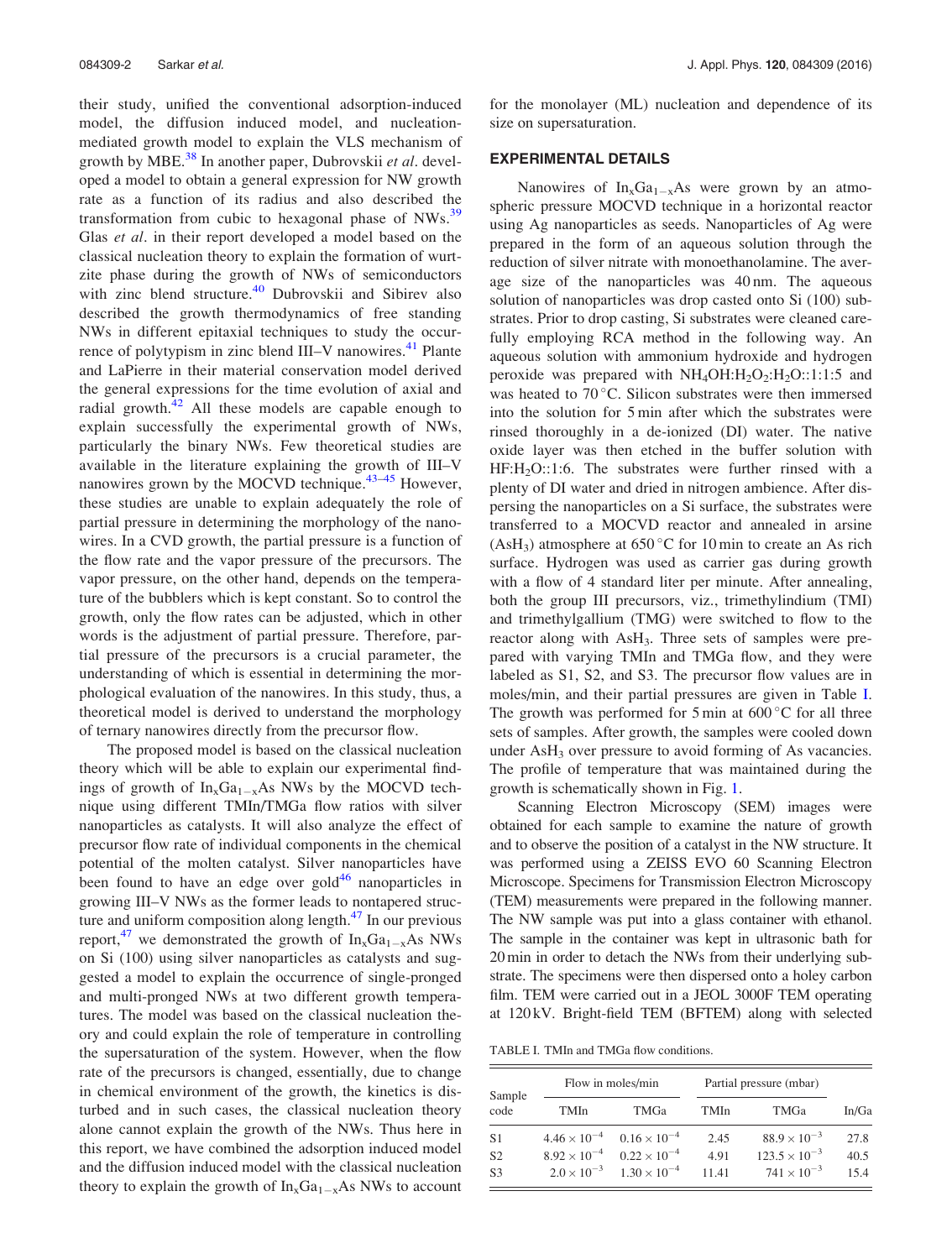

FIG. 1. Temperature-time profile of the growth process.

area electron diffraction (SAED) was employed to study the nanostructure and crystallinity of these NWs. The chemical analysis of NW ensemble was done by X-ray Photoelectron Spectroscopy using PHI 5000 VersaProbe II (ULVAC-PHI, INC, Japan) system with microfocused  $(100 \mu m, 25 W, 15$ KV) monochromatic Al K $\alpha$  source (hv = 1486.6 eV), a hemispherical analyzer, and a multichannel detector. Charge calibration of binding energy scale was performed by C 1s peak at 284.6 eV.

## RESULTS AND DISCUSSION

In and Ga have different solubility in silver. $48$ Therefore, their concentration in the droplet catalyst is different when a constant flow of precursors through the reactor is maintained. In and Ga both are diffused through the catalyst while As reaches the nucleation site at the triple phase line (TPL) through the surface of the catalyst<sup>49</sup> since it does not diffuse into silver. Incorporation of group III metals also occurs through side walls of nanowires,<sup>50</sup> however, due to the different diffusion lengths of In and  $Ga<sub>2</sub>$ <sup>51</sup>, they also cause unequal concentrations. Nucleation phenomenon is directly related to supersaturation which we shall attempt to correlate with the concentrations of solutes using our proposed model. A certain change in concentration alters the level of supersaturation and causes irregular nucleation into the catalyst which sometimes forbids the smooth growth of nanowires that results a perfect cylindrical morphology. The morphology of nanowires was found to change with precursor flow values, i.e., In/Ga ratio as observed from SEM images. The model is based on the classical nucleation theory that relates the morphology of the nanowires with the incorporation of two different group III materials. It is an extension of the work by Glas et  $a\hat{l}$ .<sup>40</sup> and Dubrovskii et  $a\hat{l}$ .<sup>38</sup> We have utilized nanoparticles of silver as a catalyst for nanowires growth and the solubility of precursor, i.e., their incorporation kinetics in molten silver-silicon eutectic is different. Besides, difference in adatom mobility and diffusivity on the substrate surface and NW sidewalls cause difference in incorporation, and these are assumed to be the major reasons for causing different concentration/chemical potentials into the system. In this report, we have shown that the monolayer (ML) nucleus covers the entire substrate-liquid (SL) interface at a specific level of supersaturation. When the supersaturation is higher than the critical value, the ML covers a fraction of the SL interface area. The growth of the NWs is simultaneously assisted by adsorption and diffusion, and their unequal contribution at the SL interface causes curved morphology of the NWs. We first show that the area covered by the ML at the SL interface is dependent on the chemical potential of a molten catalyst which is again a function of the concentration of elements. Next, we describe the effect of adsorption and diffusion separately in the growth of NW from vapor phase and their dependence on the flow rates of precursors. Different flow rates cause variation in the adsorption and diffusion and in turn the chemical potential which determines the ML size. Finally, we arrive at a generalized conclusion for compound NW growth that encounters the simultaneous contribution of diffusion and adsorption. Though nanowires have been found to grow below the eutectic temperature of Ag-Si system  $(860 °C)$ , we have assumed the growth to be VLS since the shape of the catalysts observed by SEM is not faceted, rather spherical.<sup>21</sup>

Figures  $2(a)-2(c)$  show the SEM images of nanowires grown by varying In/Ga ratio. At In/Ga ratio of 27.8, NWs are curly over few micrometers of length as shown in Fig.  $2(a)$ while at In/Ga ratio of 40.5, NWs are found to grow with moderately curved morphology (Fig. 2(b)). At In/Ga ratio of 15.4, the growth of fine straight NWs has been observed as shown in Fig.  $2(c)$ .

The general assumptions for our proposed model are following:

- (1) Adsorption of precursor into a catalyst and diffusion through a substrate and NW sidewalls separately contributes to the growth of NW.
- (2) The chemical potential changes due to different concentrations of In and Ga into the liquid catalyst, since all the samples were grown at the same temperature.
- (3) The growth of NWs is transport-limited.

It is a well-known fact that in VLS growth the catalyst works as a sink of precursors which dissolves the incoming vapors and at the point of supersaturation, nucleation occurs at triple phase point  $(TPP)$ .<sup>40</sup> Under typical conditions, group III atoms diffuse from the nanowire sidewalls to the droplet but do not desorb from it, while group V species cannot diffuse along the sidewalls and easily desorb from the droplet. However, the triple phase boundary ultimately sinks the vapors.

The change in free enthalpy of the system due to nucleation of a monolayer of height  $h$ , perimeter  $P$ , and surface area A as shown in Fig. 3 is given by the equation<sup>40</sup>

$$
\Delta G = -Ah\Delta \mu + Phv_{IL} + A(v_{NL} - v_{SL} + v_{SN}), \quad (1)
$$

where  $\Delta \mu$  is the chemical potential difference of III–V pairs between liquid and solid per unit volume of the nucleus.  $Y_{ll}$ ,  $Y_{NL}$ ,  $Y_{SL}$ , and  $Y_{SN}$  are the energy per unit area of the lateral surface between monolayer and liquid, nucleus-liquid, solidliquid, and solid-nucleus interfaces, respectively.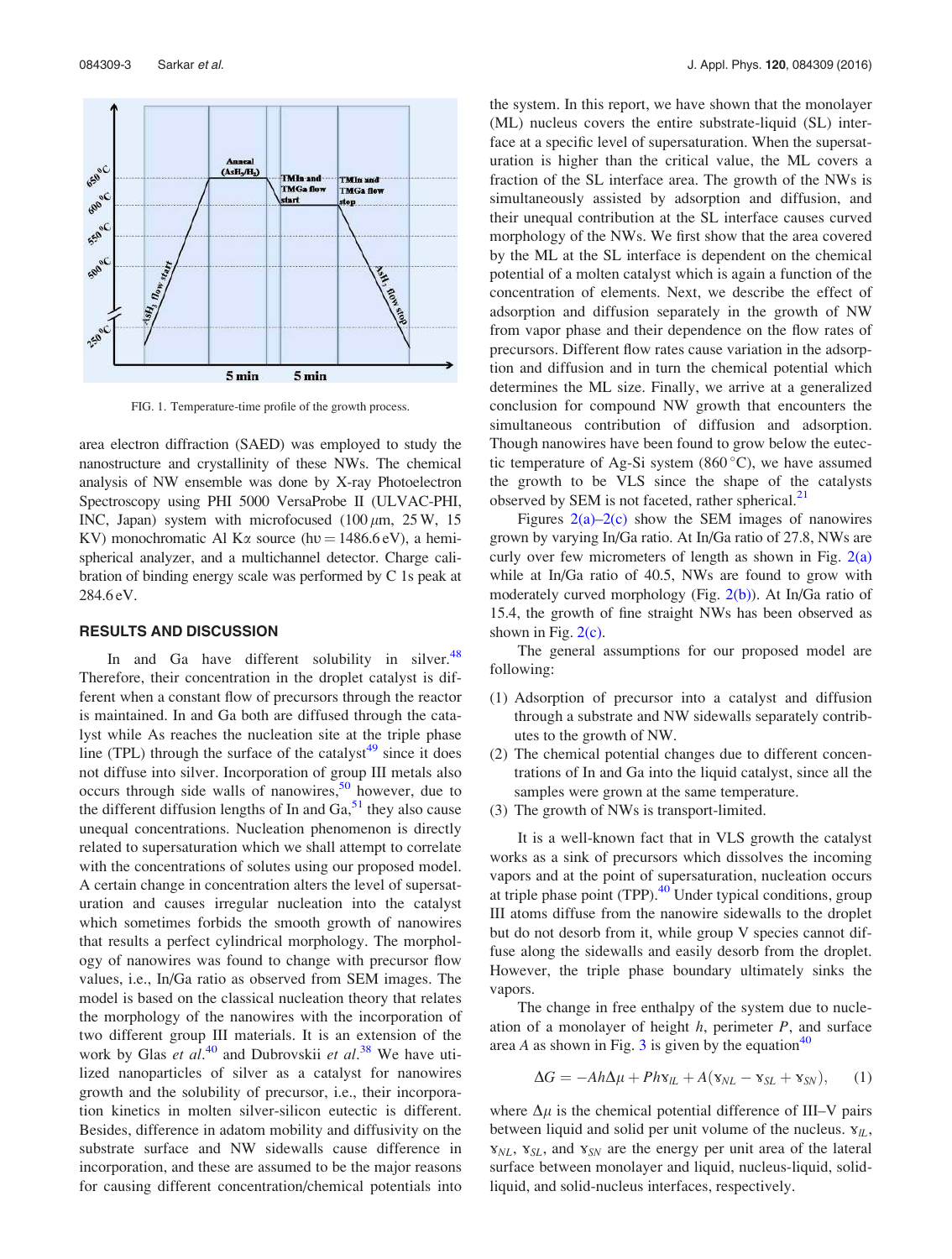

FIG. 2. FESEM images of (a) S1, (b) S2, and (c) S3.

The critical radius of the nucleus  $(r_N)$  is given by

$$
r_N = \frac{h \mathbf{v}_{IL}}{\mathbf{v}_{NL} + \mathbf{v}_{SN} - \mathbf{v}_{SL} - h\Delta\mu}.
$$
 (2)



FIG. 3. Nucleation of monolayer island at triple phase boundary. The red disk is shown as the nucleus. A certain fraction of the total substrate-catalyst interface is covered at a specific level of supersaturation.

The surface energies and chemical potential decide the minimum limit of the nucleus size. In earlier reported models related to nucleation for the growth of nanowires, it has been assumed that just after the formation of nucleus at triple phase line (TPL), the nucleus rapidly spreads over the entire SL interface.<sup>52</sup> However, it can only happen when it is energetically favorable for the system. The nucleus, once formed, can grow either laterally or vertically, whichever promotes minimization of free energy for the system. The nucleus can either spread on the SL interface or start growing upwards, whichever is energetically favorable. This can be examined by comparing the free energies required for the nucleus to spread over with the energy required for axial growth.

We can rewrite Eq.  $(1)$  in terms of radius "r" of the nucleus as

$$
\Delta G = -\pi r^2 h \Delta \mu + 2\pi r h \mathbf{v}_{\parallel L} + \pi r^2 (\mathbf{v}_{NL} - \mathbf{v}_{SL} + \mathbf{v}_{SN}). \quad (3)
$$

The change in free enthalpy of the system if the nucleus grows up to radius " $r$ " is given by

$$
\Delta G^{r} = -\pi h \Delta \mu (r'^{2} - r^{2}) + 2\pi (r' - r) h \mathbf{v}_{lL} + \pi (r'^{2} - r^{2}) (\mathbf{v}_{NL} - \mathbf{v}_{SL} + \mathbf{v}_{SN}).
$$
 (4)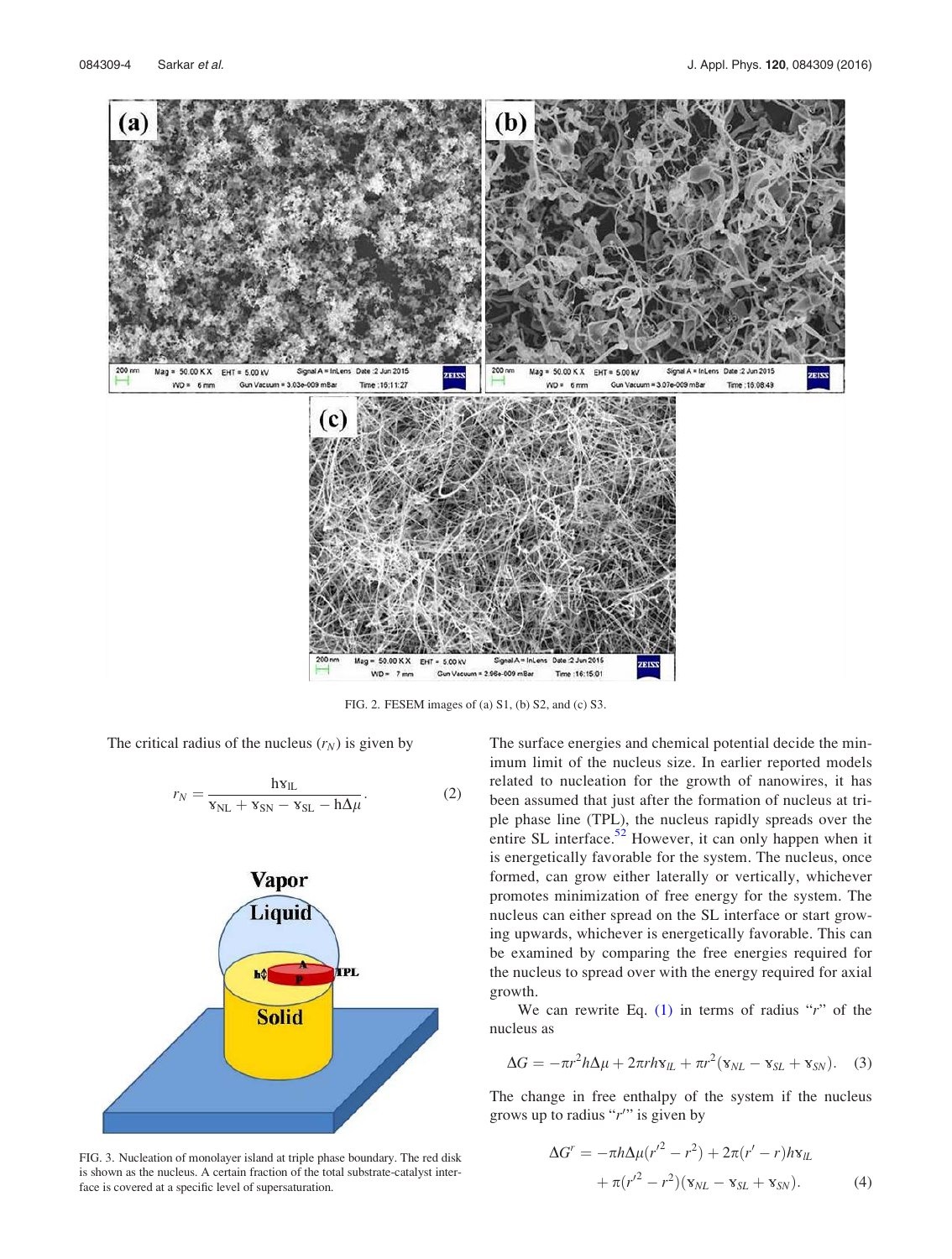Now, the change in free enthalpy of the system if the nucleus grows up to height  $h'$  is given by

$$
\Delta G^h = -\pi r^2 H \Delta \mu + 2\pi r H \mathbf{v}_{\mu},\tag{5}
$$

where

$$
H = h' - h.\tag{6}
$$

From Eqs. (4) and (5), it is concluded that the lateral growth of the nucleus costs extra energy by amount  $\pi (r^2 - r^2)$  $(v_{NL} - v_{SL} + v_{SN})$  which is a positive quantity. Hence, comparing Eqs. (5) and (7), we have  $\Delta G^r - \Delta G^h > 0$ , i.e., upward growth of nucleus is energetically more favorable compared to spreading.

Therefore, at this point, we can conclude that the nucleus does not cover the entire SL area; rather it stays at the TPL (unless the wire is very wide) and promotes growth as long as precursors are supplied. Then the question simply arises: what is the maximum radius of the monolayer? The radius of a ML is decided by the interface energies and chemical potential difference of the solid phase with the liquid phase of grown material. $48$  Since chemical potential is a function of concentration, it is obvious that a certain increase or decrease in concentration (of solute) will affect the size of nucleus. Eq. (2) describes the dependence of radius of nucleus on the surface energies and chemical potential of the catalyst. The critical supersaturation can be deduced in the following manner. From the limiting condition of ML radius, we have

$$
\frac{h v_{IL}}{v_{NL} + v_{SN} - v_{SL} - h \Delta \mu} \le R, \tag{7}
$$

where R is the radius of the droplet on the substrate.

The critical value of the chemical potential therefore can be expressed as

$$
\Delta \mu \leq \frac{1}{h} (\mathbf{x}_{NL} + \mathbf{x}_{SN} - \mathbf{x}_{SL}) - \frac{1}{R} \mathbf{x}_{IL}.
$$
 (8)

Therefore, the supersaturation has to be greater than the critical value given in Eq.  $(8)$  to have a nucleus of radius r. Here, it is interesting to note that the ML size is dependent on the droplet size. The chemical potential required for the ML to spread over the entire substrate-liquid interface is thus derived from Eq. (8) as

$$
\Delta \mu = \frac{1}{h} (\mathbf{x}_{NL} + \mathbf{x}_{SN} - \mathbf{x}_{SL}) - \frac{1}{R} \mathbf{x}_{IL}.
$$
 (9)

The conditions for ML nucleation have been derived till now by using the classical nucleation theory. However, the growth of NWs with varying morphology under different kinetics cannot be described simply by that theory. To account for the curved NW growth, we have considered the combined effect of two growth modes, viz., (i) adsorption-desorption (VLS) and (ii) diffusion through NW side walls. The growth of NWs after ML formation is thus guided by these two mechanisms simultaneously. Growth of curved NWs occurs whenever the grown material is nonuniformly distributed on the sidewalls of NW as shown schematically in Fig. 4. If at any certain portion of the nanowire sidewall, material is incorporated at rates much faster than its opposite side, then elongation in that portion would be higher due to excess material on that side compared to the opposite side. Higher accumulation of a material on the nanowire lateral surface would cause more curved structure. This phenomenon is schematically represented by two cases in Fig. 4. When the ML completely covers the nucleus-substrate (NS) interface as shown in



FIG. 4. Schematic of NW growth. The radius of monolayer affecting the morphology of NW. (a) The catalyst forms a droplet when heated to eutectic temperature. Supersaturation occurs after adsorbing the precursors, and nucleation occurs at TPP. (b) The nucleus covers a fraction of interface area between the catalyst and the substrate. (c) The nucleus covers the entire interface area.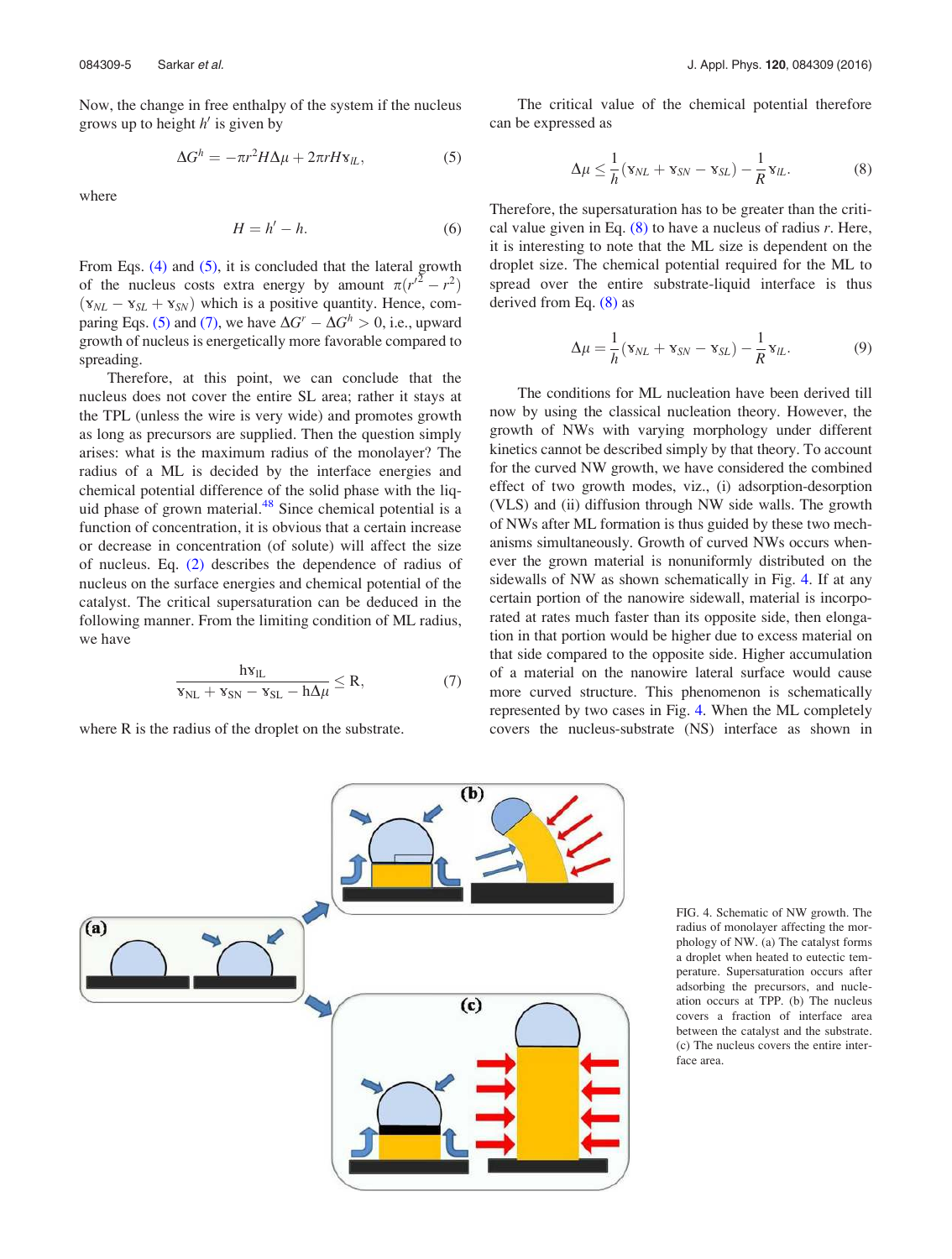Fig. 4(c), the NWs grow straight since growth occurs uniformly over the entire NS interface area. However, when the ML does not cover the NS interface completely (Fig. 4(b)), growth occurs nonuniformly at the interface. The area covered by the ML grows both by adsorption and diffusion, while on the rest of the area growth occurs only due to diffusion. Therefore, due to higher growth rate, the portion beneath the ML elongates more than the area not covered by ML, consequently giving rise to curved NWs. Now to find out the effect of ML radius on the curved morphology of  $In_xGa_{1-x}As$  NWs, we estimated the contribution of each factor separately. The transport of a material in steady state adsorption mediated growth is expressed by the relation

$$
\frac{\pi R^2}{\Omega_S} \frac{dL}{dt} = \pi R^2 f(\alpha, \beta) I - \frac{2\pi R^2}{1 + \cos \beta} I_{des}.
$$
 (10)

The above equation was developed by Dubrovskii to describe the growth of III–V nanowires and the effect of group V element on their crystal structure through MBE. $53,54$ Here, R is the radius of NW,  $\Omega_s$  is the atomic volume,  $\beta$  is the contact angle between the droplet and the substrate surface, and  $f(\alpha, \beta)$  is the amount of a material collected by a spherical droplet in a uniform flux which is a function of beam angle  $\alpha$  and contact angle  $\beta$ .<sup>51</sup> The left hand side of this equation gives the net flux of atoms required for the elongation of NW. The first and second terms in the right hand side represent the adsorption and desorption terms, respectively, where  $I$  is the arrival rate of vapors per unit area per unit time and for MOCVD the value of the function  $f(\alpha, \beta)$  is  $\frac{2}{1+\cos \beta}$ .<sup>53</sup> Now in MOCVD growth of In<sub>x</sub>Ga<sub>1-x</sub>As, three different precursors have been used. The rate of transport of precursors through a reactor is determined by their partial pressure, molecular weight, and their incorporation into the droplet is decided by chemical activation energy and sticking coefficient. Therefore, for AsH<sub>3</sub>, TMGa, and TMIn, the adsorption term  $I$  in Eq.  $(10)$  is represented, respectively, by the following equations as: $55$ 

$$
J_{As_{in}} = 2 \frac{P_{As_2}}{\sqrt{2\pi m_{As_2} k_B T}} S_0,
$$
\n(11)

$$
J_{Ga_{in}} = \frac{P_{TMGa}}{\sqrt{2\pi m_{TMGa}k_B T}} \exp\left(-\frac{E_{d,TMGa}}{k_B T}\right) S_0, \quad (12)
$$

$$
J_{In_{in}} = \frac{P_{T M In}}{\sqrt{2 \pi m_{T M In} k_B T}} \exp\left(-\frac{E_{d, T M In}}{k_B T}\right) S_0, \tag{13}
$$

where  $P$ 's are the partial pressure,  $E_d$  be the decomposition energy barrier of the materials, and  $S_0$  is the sticking coefficient  $(=1)$ .

Diffusion induced growth rate of NW as obtained from Dubrovski et al.<sup>34,56</sup> is expressed as

$$
\frac{\pi R^2}{\Omega_S} \left( \frac{dL}{dt} \right) = -2\pi R D_f \frac{d n_f}{dz} \bigg|, \tag{14}
$$

where  $D_f$  is the diffusion coefficient and  $n_f$  is the position dependent adatom concentration on NW sidewall facets. For a particular case of vapor deposition, the net flux of materials to the top of NW for both substrate adatoms and sidewall adatoms can be calculated from the following two steady state diffusion equations:

$$
D_S \Delta n_S + I \Psi_S - \frac{n_S}{\tau_S} = 0, \qquad (15)
$$

$$
D_f \frac{d^2 n_f}{dz^2} + I \Psi_f - \frac{n_f}{\tau_f} = 0,\tag{16}
$$

where  $D<sub>S</sub>$  and  $D<sub>f</sub>$  are the adatom diffusion coefficient, respectively, on the substrate surface and sidewall facets, and  $\tau_s$ ,  $\tau_f$  are the effective adatom lifetimes on substrate and sidewall surface, respectively.  $\Psi_S$  and  $\Psi_f$  are the temperature dependent precursor pyrolysis efficiency, respectively, on the substrate and sidewalls. The first term on the above equation defines the diffusion of adatoms, the second term represents the adsorption from the incoming vapor, and the third term gives adatom sinks.

The chemical potential in the liquid droplet with respect to solid is defined as  $50$ 

$$
\Delta \mu = \mu_{In}^l + \mu_{Ga}^l + \mu_{As}^l - \mu_{InGaAs}^s,\tag{17}
$$

where  $\mu_{In}^l$  and  $\mu_{Ga}^l$  are the chemical potential of In and Ga atoms dissolved in the droplet, and  $\mu_{InGaAs}^{s}$  is the solid chemical potential. These chemical potentials are in turn dependent on their relative concentrations which can be expressed by the following generalized expression:

$$
\mu_x = k_B T \ln \left( \frac{P_x}{P_x^0} \right),\tag{18}
$$

with  $P_x$  being the partial pressure of species "x" and  $P_x^0$ being a temperature dependent function. Although there is no concentration term in Eq. (18), however, it can surely be used for representing the concentration dependence of chemical potential since the partial pressure of a species in a gas phase is analogous to the concentration of a species in a liquid. Table I lists the values of partial pressures of TMIn and TMGa for each set of growth conditions. According to Eq. (18), the chemical potential is logarithmically related with the partial pressure (of precursor), therefore, higher the partial pressure, higher be the chemical potential. However, since we are dealing with two group III precursors, it will be convenient, for the sake of simplicity, to combine their partial pressure. Therefore, combining Eq. (18) with Eq. (17), we have

$$
\Delta \mu = k_B T ln \left( \frac{P_{T M ln} P_{T M G a}}{P_{T M ln}^0 P_{T M G a}^0} \right) + \mu_{As}^l - \mu_{InGaAs}^s. \tag{19}
$$

As we move from S1 to S3, the value of  $\Delta \mu$  increases, therefore, supersaturation reduces. According to Eq. (7), the monolayer size increases with reducing supersaturation. Therefore, the nucleus covers greater area and tends to grow NWs of nearly cylindrical morphology. In case of S1 and S2, the ML radius is smaller than the radius of SL interface and therefore the grown NWs are curved. While for S3 the SL interface area is covered completely by ML and that results straight NWs. Therefore, it is observed that straight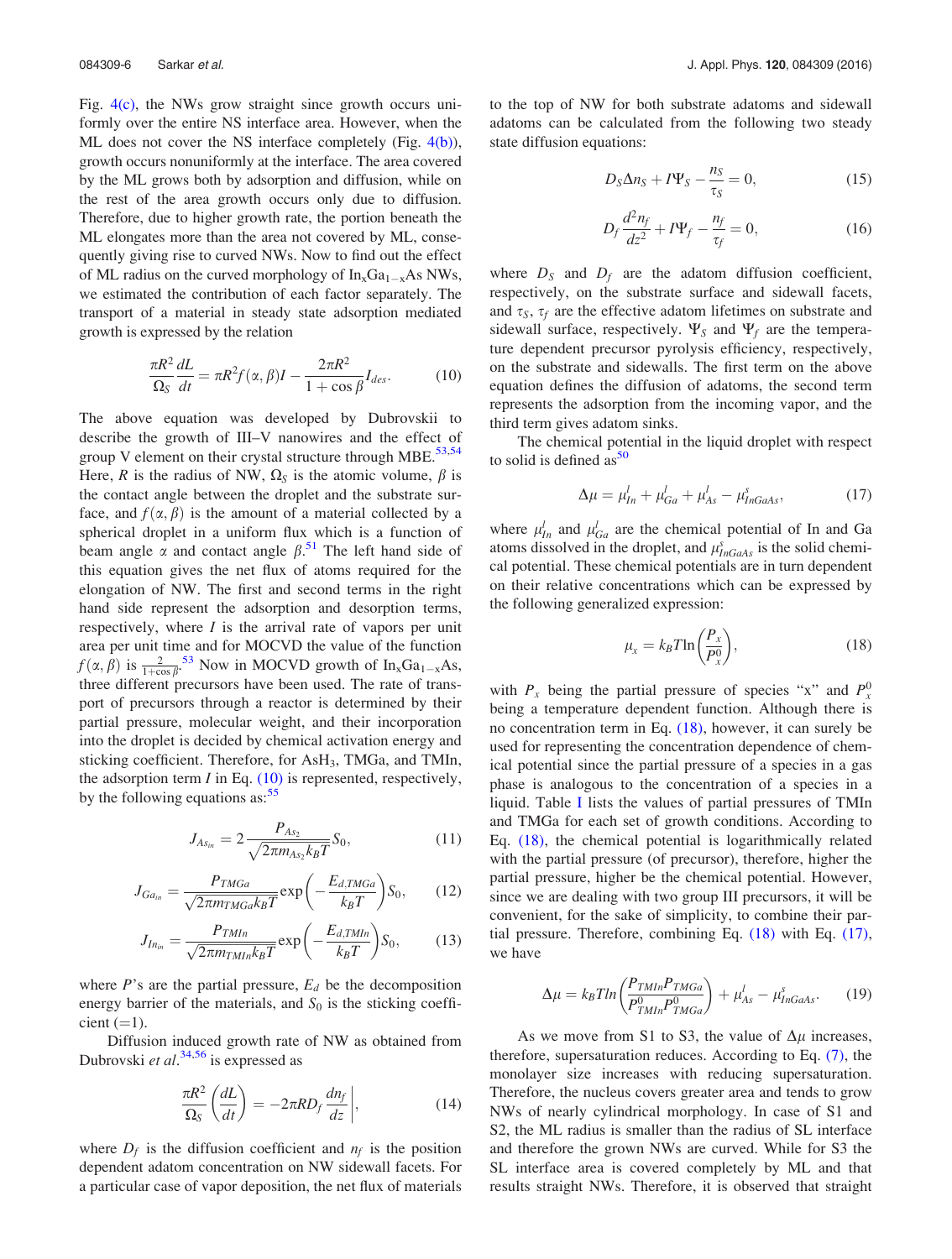

FIG. 5. EDX spectrum of (a) S1, (b) S2, and (c) S3.

cylindrical nanowires grew in sample S3 for which the partial pressure of the precursors are highest among the set of samples. For partial pressure below that level, nanowires are curved which is the case for S1 and S2. This study clearly shows that if curved nanowires are found to grow for a selected partial pressure, the morphology of the nanowires can be improved by increasing the partial pressure, i.e., flow rate of the precursors.

The energy required for thermal decomposition of TMGa and TMIn are 12 kcal/mol and 35 kcal/mol, respectively. The adsorption of TMGa is thus greater than TMIn according to Eqs.  $(12)$  and  $(14)$ , when the partial pressures

of both the precursors in the reactor are same. The diffusion of TMGa is again higher than that of TMIn due to smaller diffusion coefficient compared to TMGa. When the partial pressure, i.e., the flow rate is reduced, the corresponding composition of the element also reduces. It is also observed from the energy dispersive x ray (EDX) characterization that the content of both In and Ga is the highest for S3 and the lowest for S1. Figs.  $5(a)$ – $5(c)$ show the EDX spectra of S1, S2, and S3 respectively. According to the obtained EDX data, the content of Ga is more than that of In in all the three samples as mentioned earlier.



FIG. 6. (a) HRTEM image of the interface between the nanoparticle and NW for S2. It shows the case for which the nucleus covers a fraction of area on the nanoparticle-nanowire interface. (b) HRTEM image of the interface between the nanoparticle and NW for S3. It shows the case when the nucleus covers the entire interface area. (d) BF HRTEM images of S3 NW show single crystalline structure. (e) The indexed SAED pattern of S3 shows defect free zinc blend structure.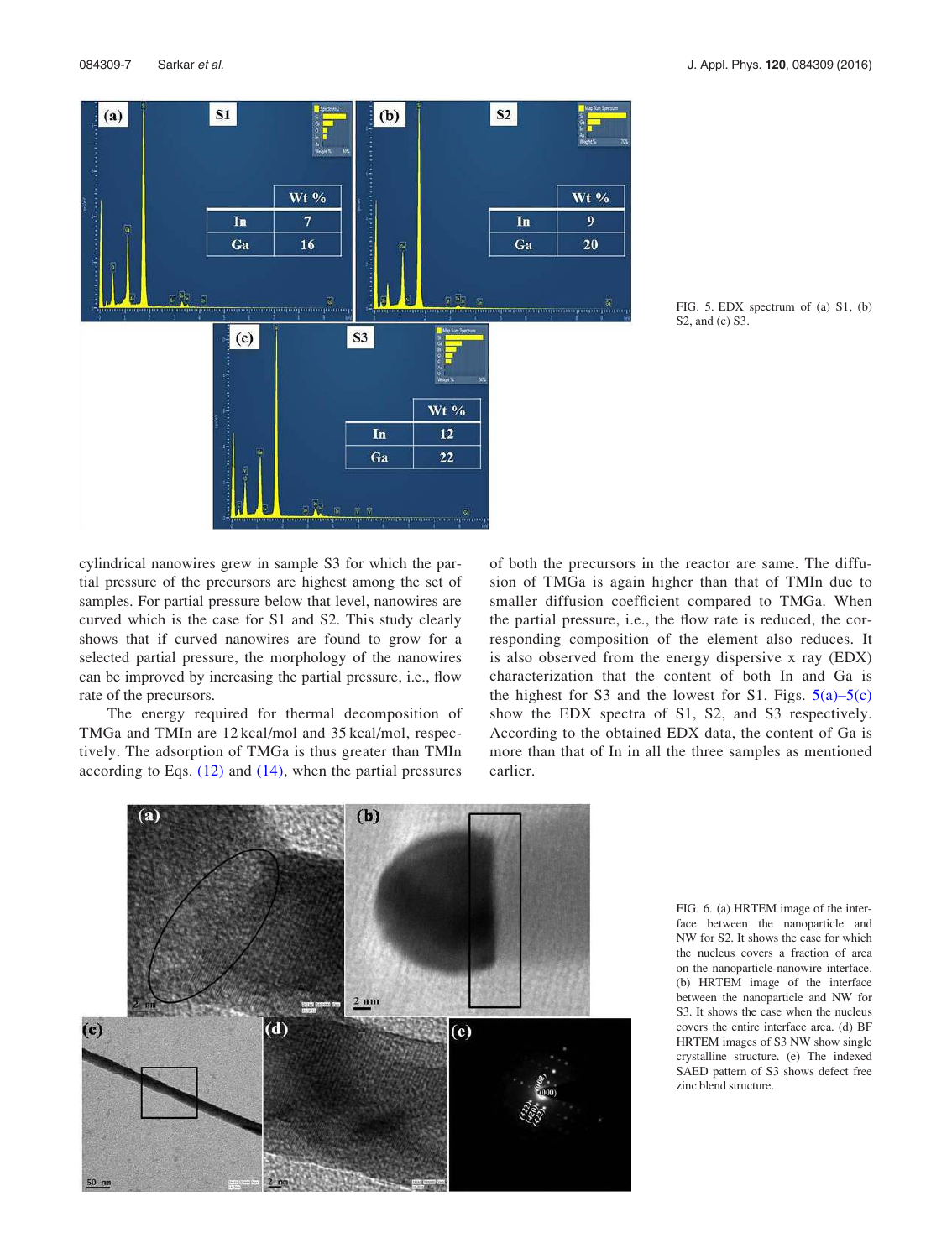

FIG. 7. XPS signals of (a) In 3d, (b) Ga 2p, and (c) As 3d.

Fig. 6(a) shows the bright field High Resolution TEM image of the interface between the catalyst and the nanowire of sample S2. Inside the encircled portion, it is observed that at the TPL the interface is not even. This here can be assumed to be the nucleus. From this image, it is evident that the ML has not covered the entire catalystnanowire interface area. Besides, from the HRTEM image of the catalyst-nanowire interface of sample S3, shown in Fig. 6(b), it is implied that the ML has covered the entire interface area. The TEM characterization goes well with our assumptions and ultimately validates our model giving direct evidence. Sample S3 was further characterized using TEM to study its crystalline structure since NWs with perfect cylindrical morphology are suitable for single NW device fabrication. Fig.  $6(c)$  shows the TEM image of a NW from S3. The NW is tapering free. Fig. 6(d) shows the HRTEM image of the highlighted area. The NW is single crystalline and free from dislocations. The crystal structure is found to be zinc blend as observed from the indexed selected area electron diffraction pattern shown in Fig.  $6(e)$ .

X ray photoelectron spectroscopic analysis of S3 shows the chemical signature of the grown  $In_xGa_{1-x}As$  material. As observed from Fig. 7(a), a symmetrical peak exists at 452.5 eV which is due to the  $In3d^{3/2}$  state. Another symmetric peak, which is the combined characteristic peak of In bonded with GaAs and In3d<sup>5/2</sup>, is observed at 444.9 eV. Ga2p<sup>1/2</sup> and Ga2p<sup>3/2</sup> peaks are found, respectively, at 1121.1 eV and 1148.9 eV and are shown in Fig. 7(b). Both the peaks are shifted by an amount of 4.4 eV. As  $3d^{3/2}$  peak is observed at 40.0 eV in Fig. 7(c). The peak at 44.1 eV occurs due to arsenic oxide which was formed while exposing sample S3 to atmosphere.

#### **CONCLUSION**

Nanowires of  $In_xGa_{1-x}As$  were grown by metal organic chemical vapor deposition with varying In/Ga ratio with silver nanoparticles on the Si substrate. Nanowires were found to grow below the eutectic temperature of a silversilicon system. Morphology and crystallinity were found to alter with varying In/Ga ratio. This has been explained with the help of classical nucleation theory with the conventional